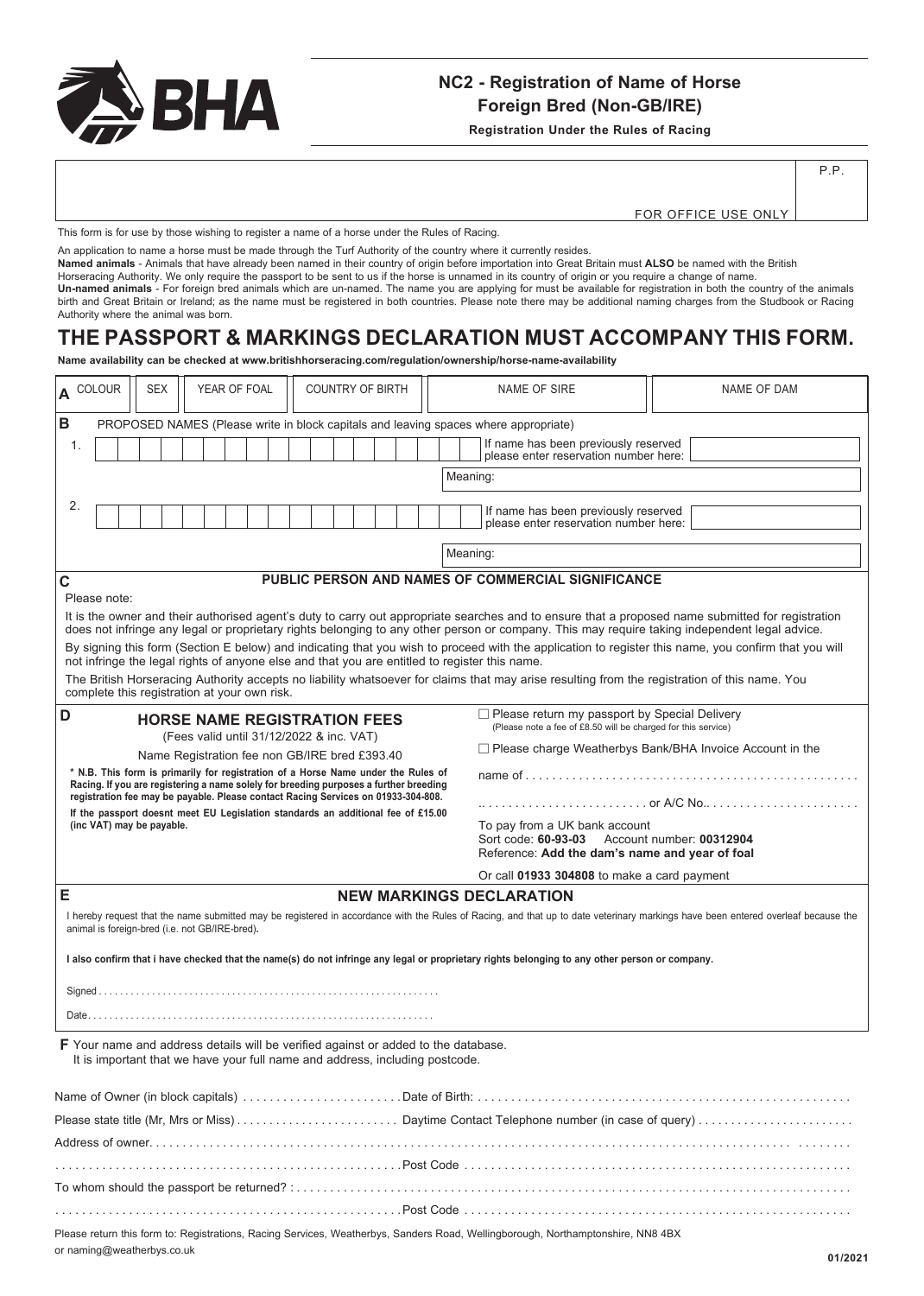|                                                                                                                                                                                              |                                                                                         | UPPER<br>ain<br><b>LONDER</b>             |                                                |                                                 | Please affix or write a Weatherbys<br>microchip barcode here.                                                      | LONDES                                                                                 | <b>UPPER</b><br>M<br>Ο                                                                                                         |  |  |  |
|----------------------------------------------------------------------------------------------------------------------------------------------------------------------------------------------|-----------------------------------------------------------------------------------------|-------------------------------------------|------------------------------------------------|-------------------------------------------------|--------------------------------------------------------------------------------------------------------------------|----------------------------------------------------------------------------------------|--------------------------------------------------------------------------------------------------------------------------------|--|--|--|
|                                                                                                                                                                                              | RIGHT<br>(DROIT)<br>HEAD AND NECK UNDERSIDE VIEW -16<br>(TETE ET ENCOLURE VUE VENTRALE) | LEFT<br>(GAUCHE)<br>RIGHT - 14<br>(DROIT) | LEFT SIDE - 13<br>(COTE GAUCHE)<br>Î<br>i<br>I | $LEFT - 14$<br>(GAUCHE)<br>MUZZLE - 17<br>(NEZ) | LEFT<br>(GAUCHE)                                                                                                   | RIGHT SIDE - 12<br>(COTE DROIT)<br>FORE REAR VIEW - 15<br>(ANTERIEURS VUE POSTERIEURE) | <b>RIGHT</b><br>(DROIT)<br>LEFT<br>RIGHT<br>(GAUCHE)<br>(DROIT)<br>HIND REAR VIEW - 18 (POSTERIEURS<br><b>VUE POSTERIEURE)</b> |  |  |  |
| NAME AND ADDRESS OF VETERINARY SURGEON (IN BLOCK CAPITALS)<br>Date of examination<br>$\sqrt{2}$<br>Signature of Veterinary Surgeon<br>(not to be the breeder, owner or trainer of the horse) |                                                                                         |                                           |                                                |                                                 |                                                                                                                    |                                                                                        |                                                                                                                                |  |  |  |
|                                                                                                                                                                                              | VETERINARY CERTIFICATE OF AGE AND MARKINGS FOR IDENTIFICATION PURPOSES                  |                                           |                                                |                                                 |                                                                                                                    |                                                                                        |                                                                                                                                |  |  |  |
| Please read instructions overleaf before completing this form.<br>NAME OF OWNER<br><b>TEL</b>                                                                                                |                                                                                         |                                           |                                                |                                                 |                                                                                                                    |                                                                                        |                                                                                                                                |  |  |  |
| <b>ADDRESS</b>                                                                                                                                                                               |                                                                                         |                                           |                                                |                                                 |                                                                                                                    |                                                                                        |                                                                                                                                |  |  |  |
|                                                                                                                                                                                              |                                                                                         |                                           |                                                |                                                 |                                                                                                                    |                                                                                        |                                                                                                                                |  |  |  |
|                                                                                                                                                                                              | COLOUR (Robe)                                                                           | SEX (Sexe)                                | * DATE OF BIRTH (D.d.N)                        |                                                 | *THESE ITEMS ARE BASED ON INFORMATION SUPPLIED BY THE OWNER OR THEIR AGENT. PLEASE WRITE CLEARLY.<br>* SIRE (Pere) |                                                                                        | * DAM (Mere)                                                                                                                   |  |  |  |
|                                                                                                                                                                                              |                                                                                         |                                           |                                                |                                                 |                                                                                                                    |                                                                                        |                                                                                                                                |  |  |  |
|                                                                                                                                                                                              | $HEAD - (3b)$<br>(TETE)                                                                 |                                           |                                                |                                                 |                                                                                                                    |                                                                                        |                                                                                                                                |  |  |  |
| LIMBS (Membres)                                                                                                                                                                              | L.F. (A.G.)<br>(3c)                                                                     |                                           |                                                |                                                 |                                                                                                                    |                                                                                        |                                                                                                                                |  |  |  |
|                                                                                                                                                                                              | R.F. (A.D.)<br>(3d)                                                                     |                                           |                                                |                                                 |                                                                                                                    |                                                                                        |                                                                                                                                |  |  |  |
|                                                                                                                                                                                              | L.H. (P.G.)<br>(3e)                                                                     |                                           |                                                |                                                 |                                                                                                                    |                                                                                        |                                                                                                                                |  |  |  |
|                                                                                                                                                                                              | R.H. (P.D.)<br>(3f)                                                                     |                                           |                                                |                                                 |                                                                                                                    |                                                                                        |                                                                                                                                |  |  |  |
|                                                                                                                                                                                              | BODY /NECK-<br>$(3g)$ (CORPS)                                                           |                                           |                                                |                                                 |                                                                                                                    |                                                                                        |                                                                                                                                |  |  |  |
|                                                                                                                                                                                              | MARKINGS (3h)<br>(MARQUES)                                                              |                                           |                                                |                                                 |                                                                                                                    |                                                                                        |                                                                                                                                |  |  |  |